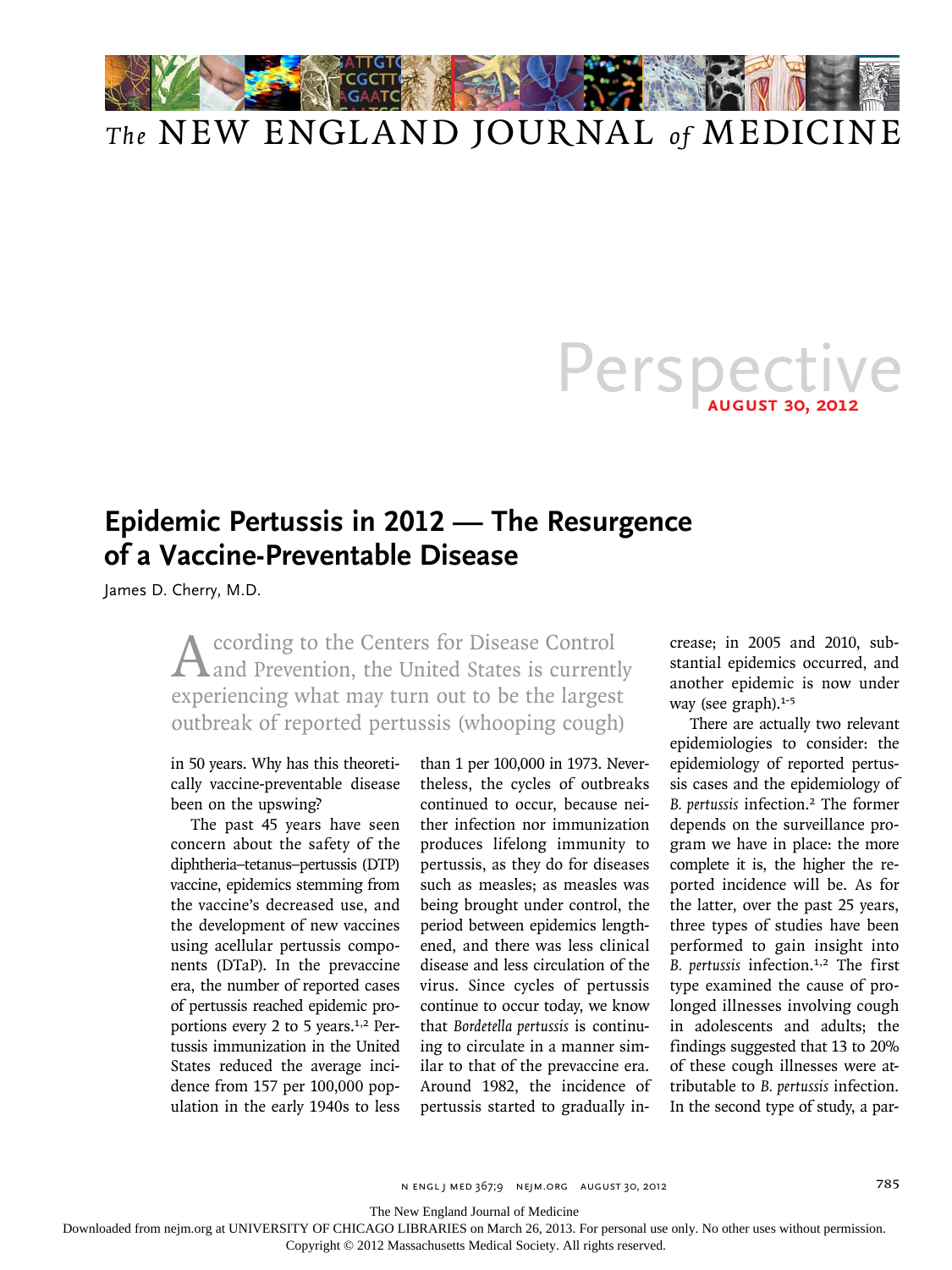

**Incidence of Pertussis per 100,000 Population in the United States, 1980–2011.**  Data are from the Centers for Disease Control and Prevention.

ticipant's titer of antibody against the pertussis toxin was examined over time. The studies showed in- of artic fection rates between 1 and 6%.

To date, only two prospective tion la studies have been conducted to who c determine the incidence of cough illnesses associated with *B. pertussis* infection.1,2 Both studies were hampered by substantial observer bias, and they involved only adolescents and adults. The incidence was 500 per 100,000 population in the first study and 370 per 100,000 population in the second. Although the studies were not conducted during known epidemic periods, they found 800,000 to 1 million cases per year.

So what are the causes of today's high prevalence of pertussis? First, the timing of the initial resurgence of reported cases (see graph) suggests that the main reason for it was actually increased awareness. What with the media attention on vaccine safety in the 1970s and 1980s, the studies of DTaP vaccine in the 1980s, and the efficacy trials of the 1990s

comparing DTP vaccines with DTaP vaccines, literally hundreds of articles about pertussis were published. Although this informatwo prospective tion largely escaped physicians who care for adults, some pediahe incidence of cough tricians, public health officials, and the public became more aware of pertussis, and reporting therefore improved.

Moreover, during the past decade, polymerase-chain-reaction (PCR) assays have begun to be used for diagnosis, and a major contributor to the difference in the reported sizes of the 2005 and 2010 epidemics in California may well have been the more widespread use of PCR in 2010. Indeed, when serologic tests that require only a single serum sample and use methods with good specificity become more routinely available, we will see a substantial increase in the diagnosis of cases in adults.

In addition, of particular concern at present is the fact that DTaP vaccines are less potent than DTP vaccines.4 Five studies done in the 1990s showed that DTP vaccines have greater efficacy than DTaP vaccines. Recent data from California also suggest waning of vaccine-induced immunity after the fifth dose of DTaP vaccine.5 Certainly the major epidemics in 2005, in 2010, and now in 2012 suggest that failure of the DTaP vaccine is a matter of serious concern.

Finally, we should consider the potential contribution of genetic changes in circulating strains of *B. pertussis*. 4 It is clear that genetic changes have occurred over time in three *B. pertussis* antigens — pertussis toxin, pertactin, and fimbriae. In fact, changes in fimbrial agglutinogens related to vaccine use were noted about 50 years ago. Studies in the Netherlands and Australia have suggested that genetic changes have led to vaccine failures, but many people question these findings. If genetic changes had increased the rates of vaccine failure, one would expect to see those effects first in Denmark, which has for the past 15 years used a vaccine with a single pertussis antigen (pertussis toxin toxoid). To date, however, there is no evidence of increased vaccine failure in Denmark.

We should maintain some historical perspective on the renewed occurrences of epidemic pertussis and the fact that our current DTaP vaccines are not as good as the previous DTP vaccines: although some U.S. states have noted an incidence similar to that in the 1940s and 1950s, today's national incidence is about one twenty-third of what it was during an epidemic year in the 1930s. Nevertheless, I believe that better vaccines are something that industry, the Center for Biologics Evaluation and Research of the

786 n engl j med 367;9 nejm.org august 30, 2012

The New England Journal of Medicine

Downloaded from nejm.org at UNIVERSITY OF CHICAGO LIBRARIES on March 26, 2013. For personal use only. No other uses without permission.

Copyright © 2012 Massachusetts Medical Society. All rights reserved.